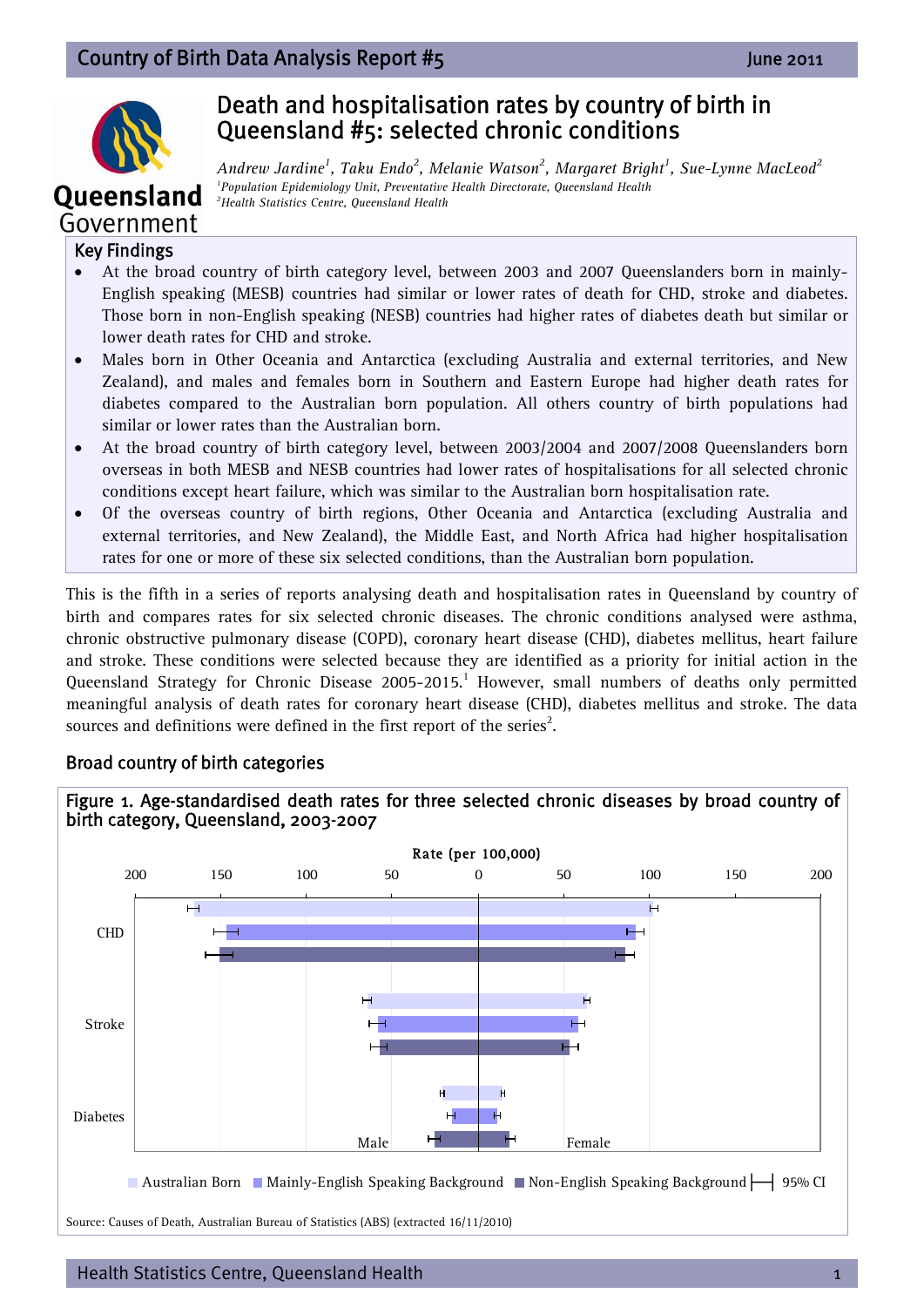## Country of Birth Data Analysis Report #5 June 2011

The age-standardised death rates for CHD and stroke among those born overseas were similar to or lower than the Australian born population over the period 2003-2007. For diabetes however, the death rate for those born in NESB countries was about 25% higher than the Australian born population (Figure 1). For the MESB population it was similar to the Australian born rate.

Over the period 2003/2004 to 2007/2008, the age-standardised rates of hospitalisations among those born overseas were significantly lower than the Australian born population for all conditions except heart failure (Figure 2). The hospitalisation rate for heart failure among those born in non-English speaking countries was not significantly different to the Australian born population.

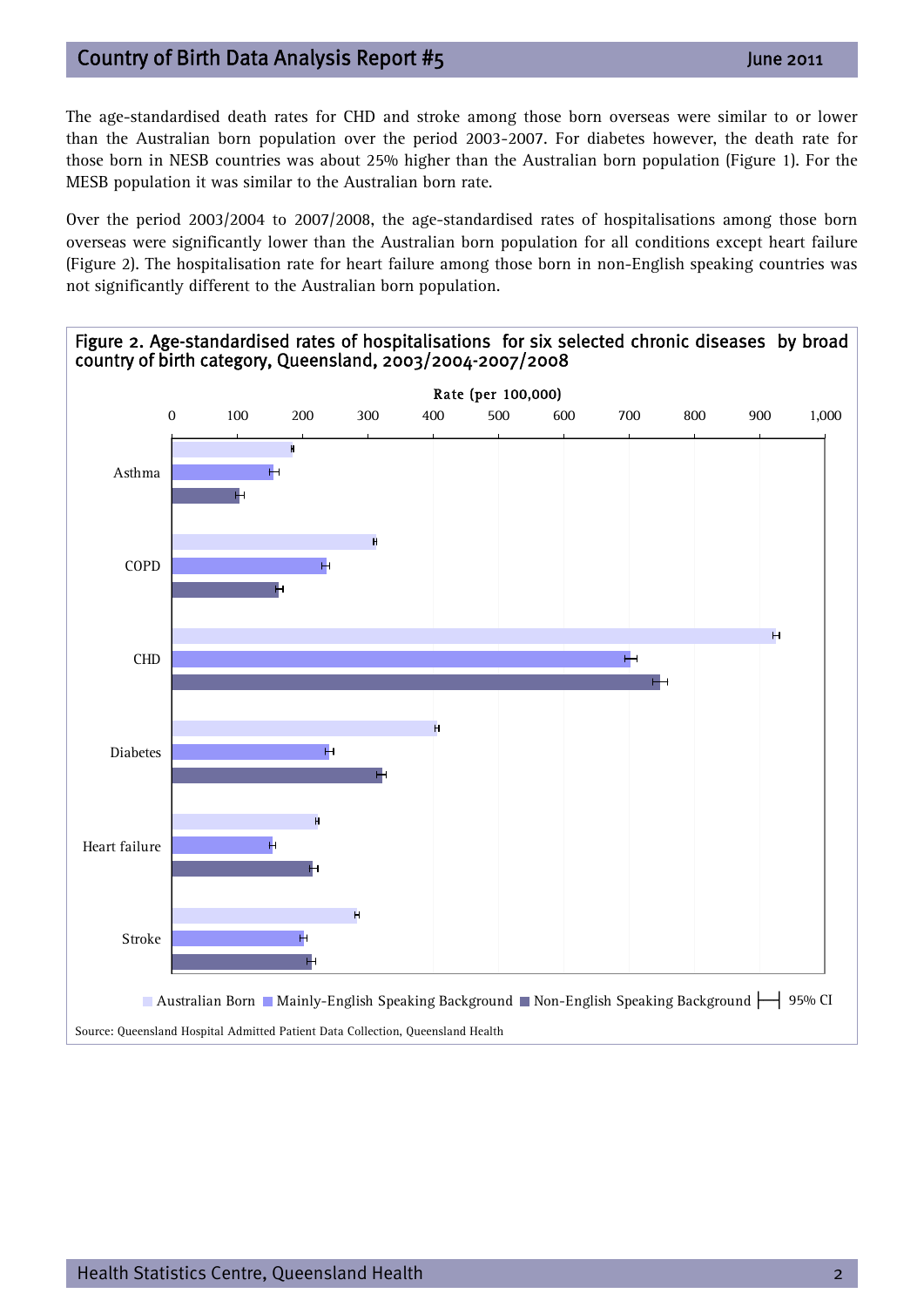#### Selected chronic condition death rates by country of birth region

In this series of reports, country of birth was classified into 14 regions as detailed in report  $#1^2$ . Death rates for the six selected chronic diseases were compared, three of which did not contain enough data to display meaningful analysis. The three remaining chronic conditions for which death rates provided meaningful comparisons between regions are as follows (and displayed in Figure 3):

CHD: Those born in all other regions had similar or lower death rates for CHD compared to the Australian born population for both sexes (Figure 3a).

Stroke: Those born in all other regions had similar or lower death rates for stroke compared to the Australian born population for both sexes (Figure 3b).

Diabetes: Males born in the Other Oceania and Antarctica region (excluding Australia and external territories, and New Zealand) had three times the rate of death due to diabetes compared to the Australian born population, while females were similar. Death rates for males and females born in Southern and Eastern Europe were also higher than the Australian born population (about 45% and 60% higher, respectively). All other regions had similar or lower rates (Figure 3c).

#### Selected chronic condition hospitalisation rates by country of birth region

In this series of reports, country of birth was classified into 14 regions as detailed in report  $#1^2$ . Hospitalisation rates for the six selected chronic diseases were compared between these regions in Figure 4 as detailed below.

Asthma: Those born in the Other Oceania and Antarctica region (excluding Australia and external territories, and New Zealand) and New Zealand had higher hospitalisation rates for asthma than the Australian born population (about 40% and 10% higher, respectively). All other regions had similar or lower rates (Figure 4a).

COPD: Hospitalisation rates for COPD in all overseas born regions were lower than the Australian born rate (Figure 4b).

CHD: Those born in the Middle East had 15% higher hospitalisation rates for CHD compared to the Australian born population. All other regions had similar or lower rates (Figure 4c).

Diabetes: Hospitalisation rates for those born in the Oceania and Antarctica region and North Africa were higher than the Australian born population (about 45% and 25% higher, respectively). All other regions had similar or lower rates (Figure 4d).

Heart failure: Hospitalisation rates for heart failure among those born in the Middle East, Oceania and Antarctica, and Southern and Eastern Europe regions were higher than the Australian born population (about 110%, 30% and 25% higher, respectively). All other regions had similar or lower rates (Figure 4e).

Stroke: Those born in all other regions had similar or lower hospitalisation rates for stroke compared to the Australian born population (Figure 4f).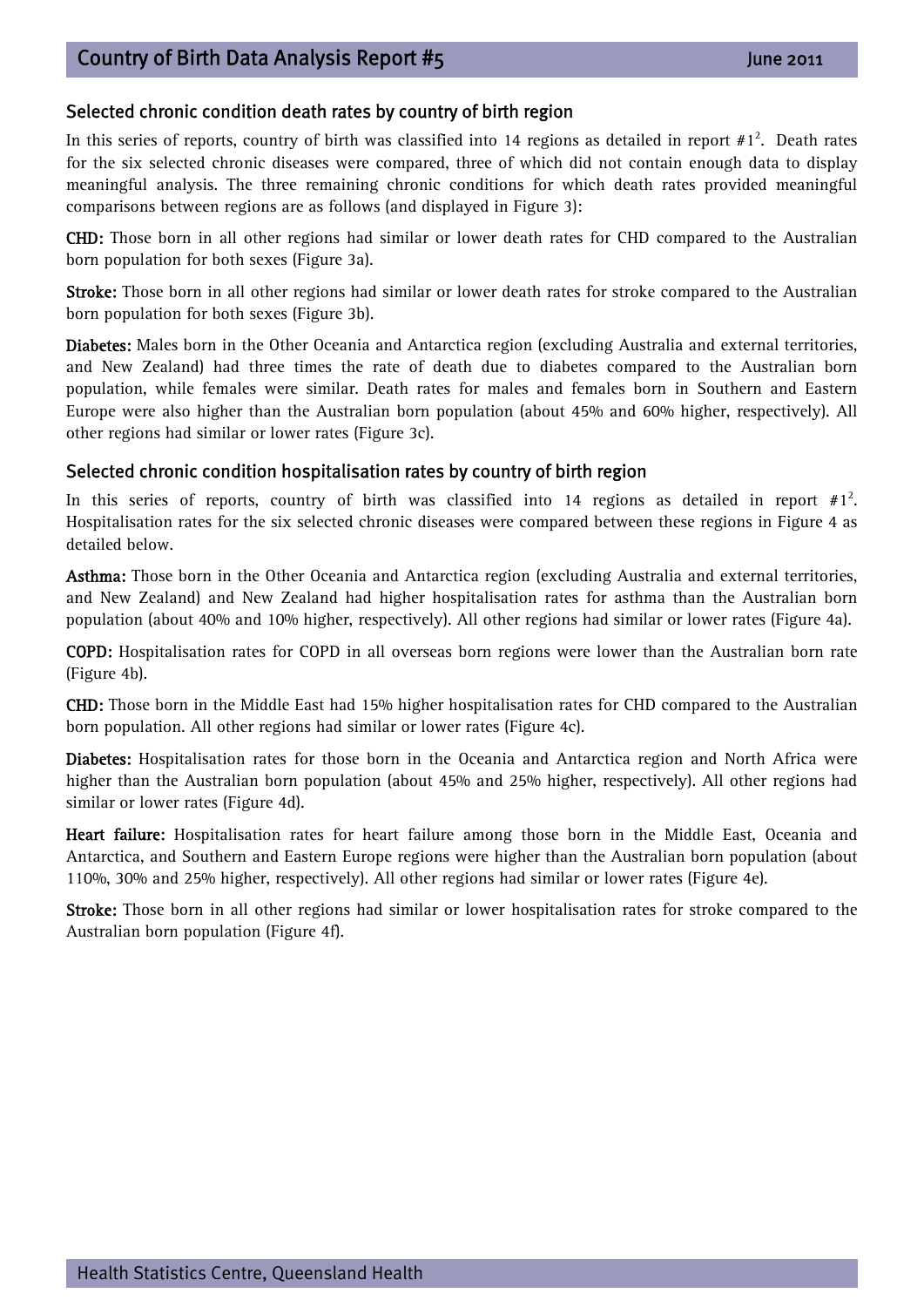

Source: Causes of Death, Australian Bureau of Statistics (ABS) (extracted 16/11/2010)

Health Statistics Centre, Queensland Health 4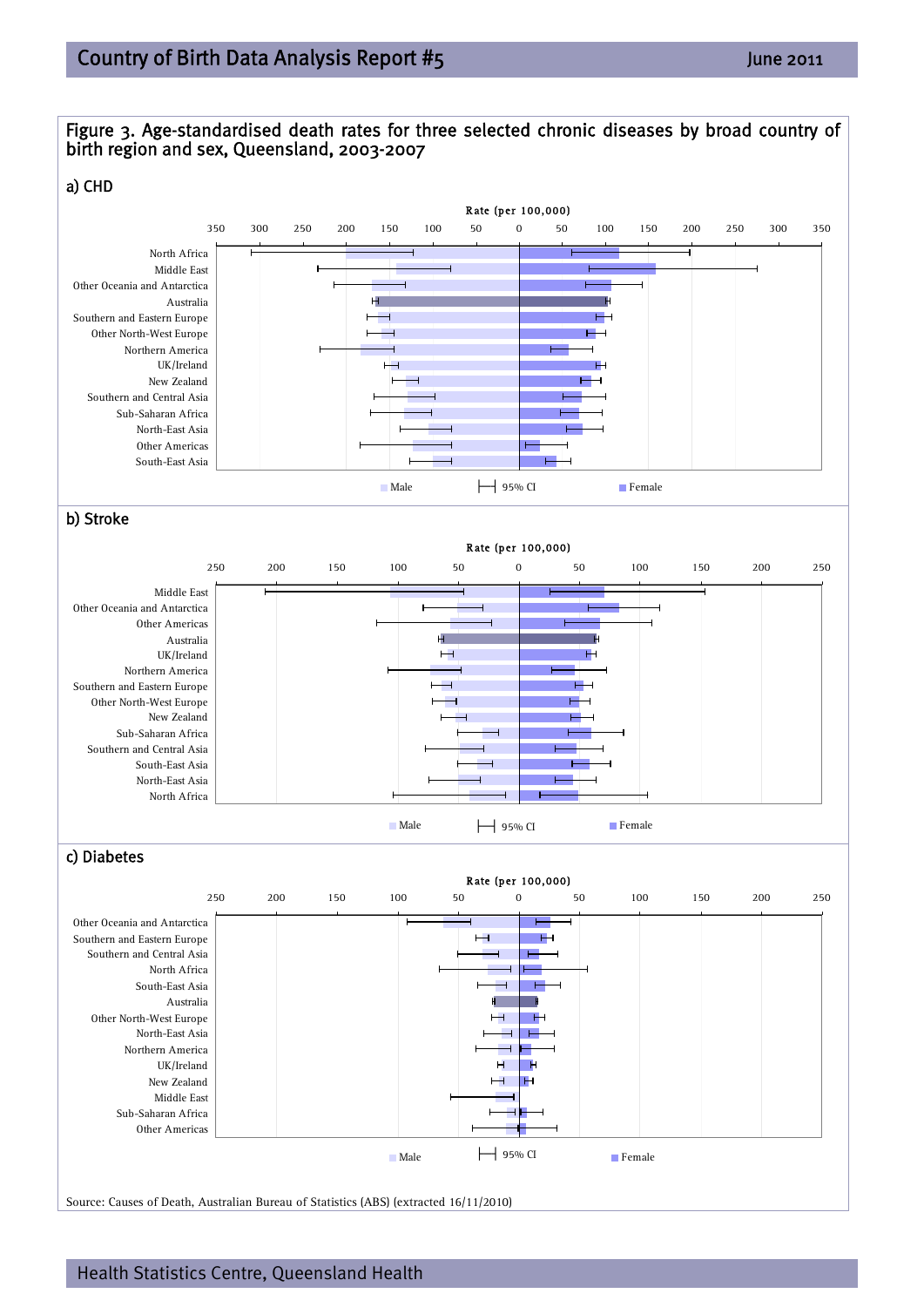## Country of Birth Data Analysis Report #5 June 2011

## Figure 4. Age-standardised hospitalisation rates for six selected chronic diseases by broad country of birth region, Queensland, 2003/2004-2007/2008

![](_page_4_Figure_2.jpeg)